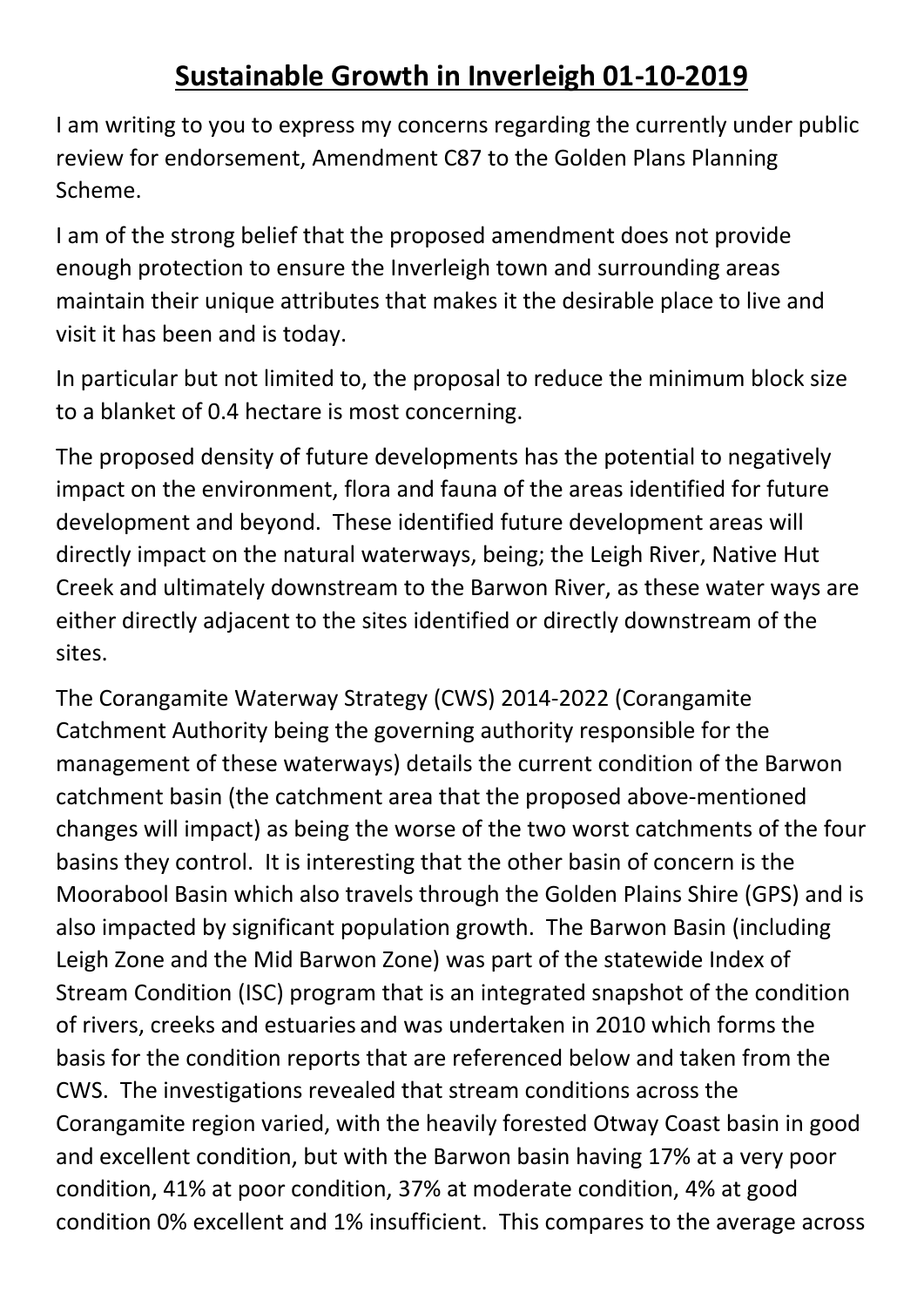the 4 basins under CCA management; 13% Very poor, 23% poor, 45% moderate,7% good,11% excellent and 1% insufficient data.

The CWS describes the Leigh and Barwon Rivers and their tributaries as *"High Value and Priority Waterways"* with values of *"Significant Ecological Vegetation Classes, Significant bird species and important bird habitat, provides support for biodiversity including many species of fish and birds, remnant native vegetation and flagship species including Platypus and recreation, including picnicking, sightseeing, walking tracks and non-motor boating."*

Also recognising the Key threats to the waterways as "*Altered flow rates, eroded banks, damaged riparian vegetation and reduced water quality through sedimentation and effluent contamination".* 

So, significant indicators that our local waterways systems are already under pressure without the additional potential impacts that these developments will bring.

The following factors will impact:

1) **Storm water runoff**; dramatically altered by the changes to the land by buildings, roads and other infrastructure and due to the altered natural flows of the landscape. Volumes and flow rates will be dramatically altered by the fact that the stormwater produced from the development sites will be concentrated to specific drainage systems not natural to the waterways (rivers and creeks), that will receive the stormwater drainage outputs.

Increase in pollutants and sediments within the stormwater due to population growth (human involvement) and what that brings with it (chemicals, plastic waste, animal waste and the like). This is also likely to be exacerbated by the change in weather events attributed to climate change. Forecasts from Bureau of Meteorology predict more violent weather events in the future where storms will be more intense in both their delivery and volume. In turn this will also impact on the ability of the waterways to cope with the stormwater delivered into the areas of development and ultimately the streams in larger volumes then ever received, now proposed to be directed into built systems that will change the stream shape and flows forever.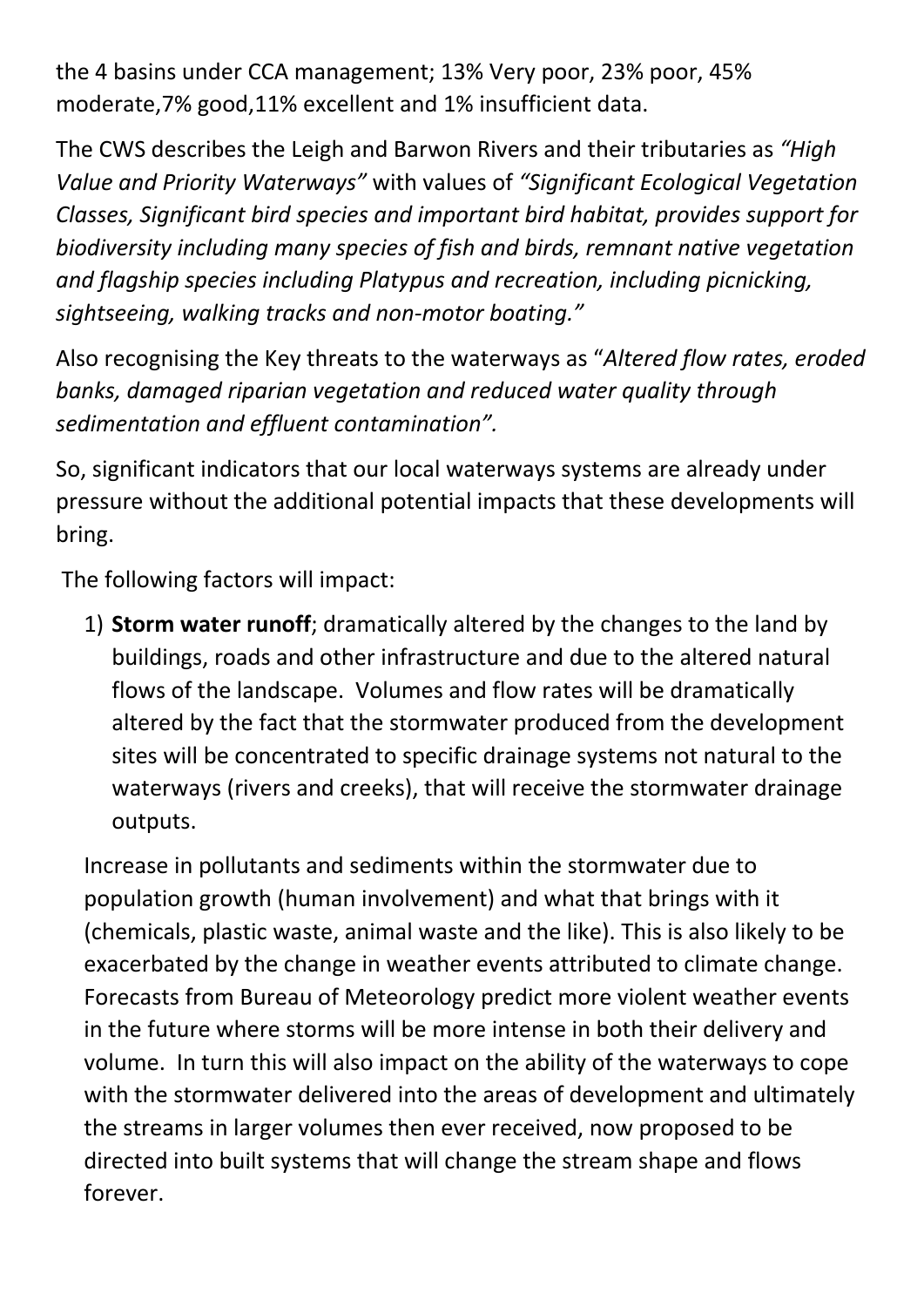**2) Leaching of effluent from wastewater systems;** the septic wastewater management is governed by the EPA. But all waste water management systems are assessed and approved on an individual application, site by site, in conjunction with the Building permit application and managed by the Council Health surveyor. The Health Surveyor checks the proposed system against the EPA guidelines and Council's wastewater management policy. What's not accounted for in these systems performance is the waste sediment residue that remains in the ground once the moisture is evaporated. The residue made up of nutrients and salts as a result of the use of household chemicals, like washing powder and detergents.

Wastewater dispersal must be irrigated to not exceed the optimum water and nutrient requirements of the vegetation within the premises. Nutrient and organic uptake application rates are taken from EPA's Publication 168, Guidelines for Wastewater Irrigation, April 1991.

The guidelines and criteria followed for the design of proposed wastewater effluent dispersal area are based on EPA's Code of Practice for Onsite Wastewater Management, Publication 891.4.

The purpose of which is to protect public health and the environment. To this end it is a requirement of State Environment Protection Policy (Waters of Victoria) 2003, that wastewater performance minimum and maximum daily volumes that can be effectively treated on the property.

The risks that are associated with wastewater management is that while the system/s may be designed to perform at the required level to meet the needs of the site and anticipated use levels, the actual installed system may not perform at the designed performance levels, or not be maintained to ensure ongoing required performance levels. These systems require yearly and 3-5 yearly maintenance regimes to ensure ongoing performance levels are maintained. This maintenance requirement is not a mandatory requirement. There for property owners are not aware of this maintenance requirement, so not something that would be undertaken by the householder.

The reduced performance outcomes affect the system's ability to cope with:

- large shock loads or surge flows
- toxic substances like bleach, oil, paint thinners etc.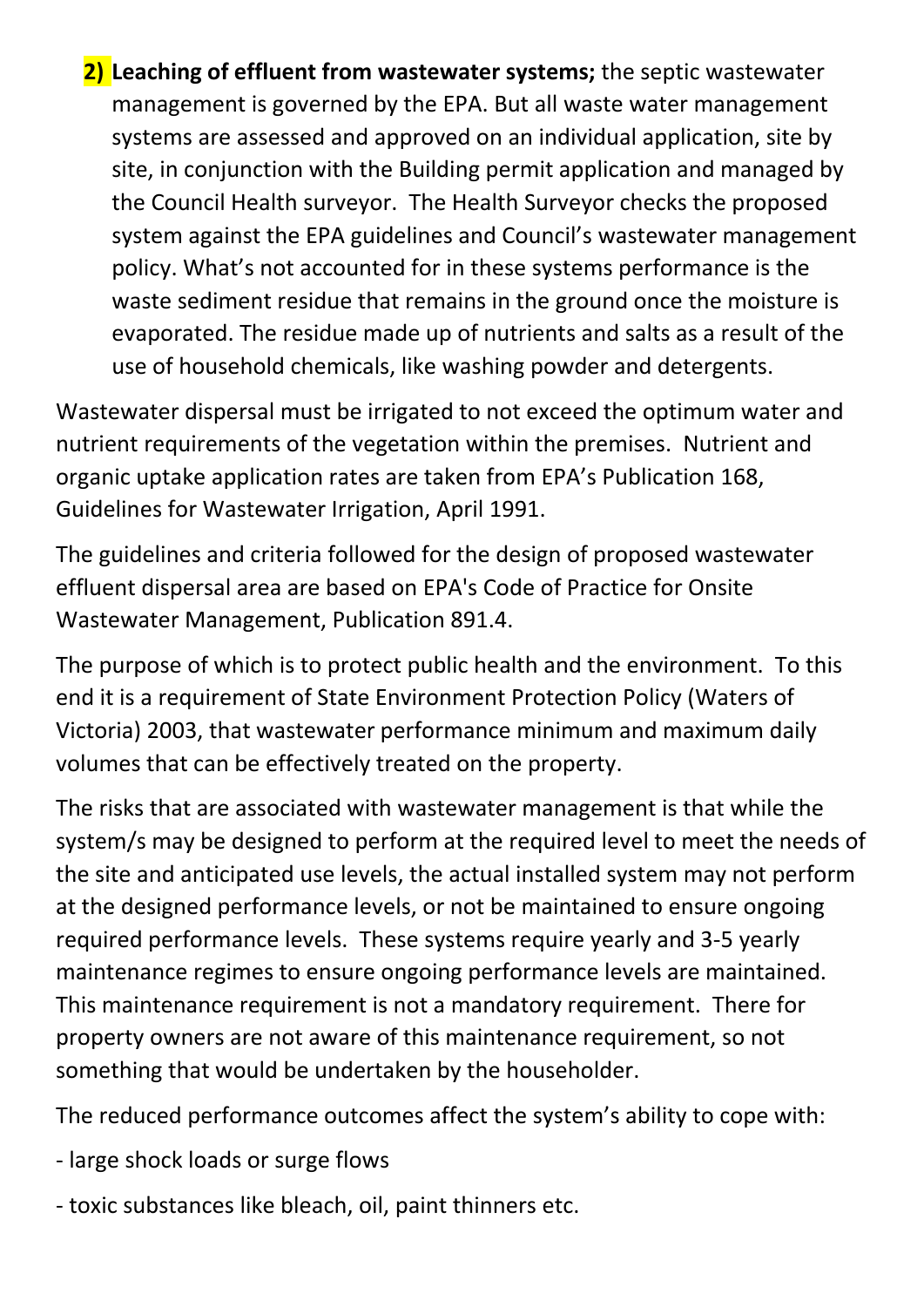- being switched off for 1 week, 1 - 3 months or no inflow for 1 week or more.

The risk of effluent leaching to waterways is then multiplied by the size of the developments and density of these developments and is often only realised when it's developed, completely built out some years after and the developer long gone, along with his bags of money and no accountability.

**In summary;** I am not opposed to Inverleigh's development into the future, but growth of the population needs to be sustainable for both the environment and amenity of the area, that all future development takes into account the uniqueness of our town and enhances it and the surrounding district.

Council needs to demonstrate within the Inverleigh Town Structure Plan (ITSP) Amendment C87 GPLA, that developers will be made accountable to meet all requirements associated with environmental impacts of development of land within the GPS jurisdiction.

Developers need to prove that they have put appropriate protections in place to ensure;

- That the natural environment is total safeguarded by appropriate mitigation measures addressing all hazards to waterways, natural land, flora and fauna. This critical assessment and mitigation plan should be mandatory and referenced within Amendment C87 GPLA.
- That individual block sizes are large enough to cope with waste water impacts of the total development holistically, with no potential to have a detrimental impact on waterways both locally and downstream. I suggest a minimum lot size of 1 hectare be adopted within the Amendment C87 GPLA. This is currently and traditionally the minimum size of allotments in this zoning in and around Inverleigh and will maintain a consistent balanced approach to growth.
- That the infrastructure that is delivered as part of the built development; sealed roads, pedestrian paths, stormwater drainage systems, etc, must meet a set standard of design and built quality, to a minimum useful life of 50 years. This can be achieved by using the Infrastructure Design Manual, now adopted by Golden Plains Shire (2016), as the minimum standard for infrastructure design. This standard should now be referenced within Amendment C87 GPLA.